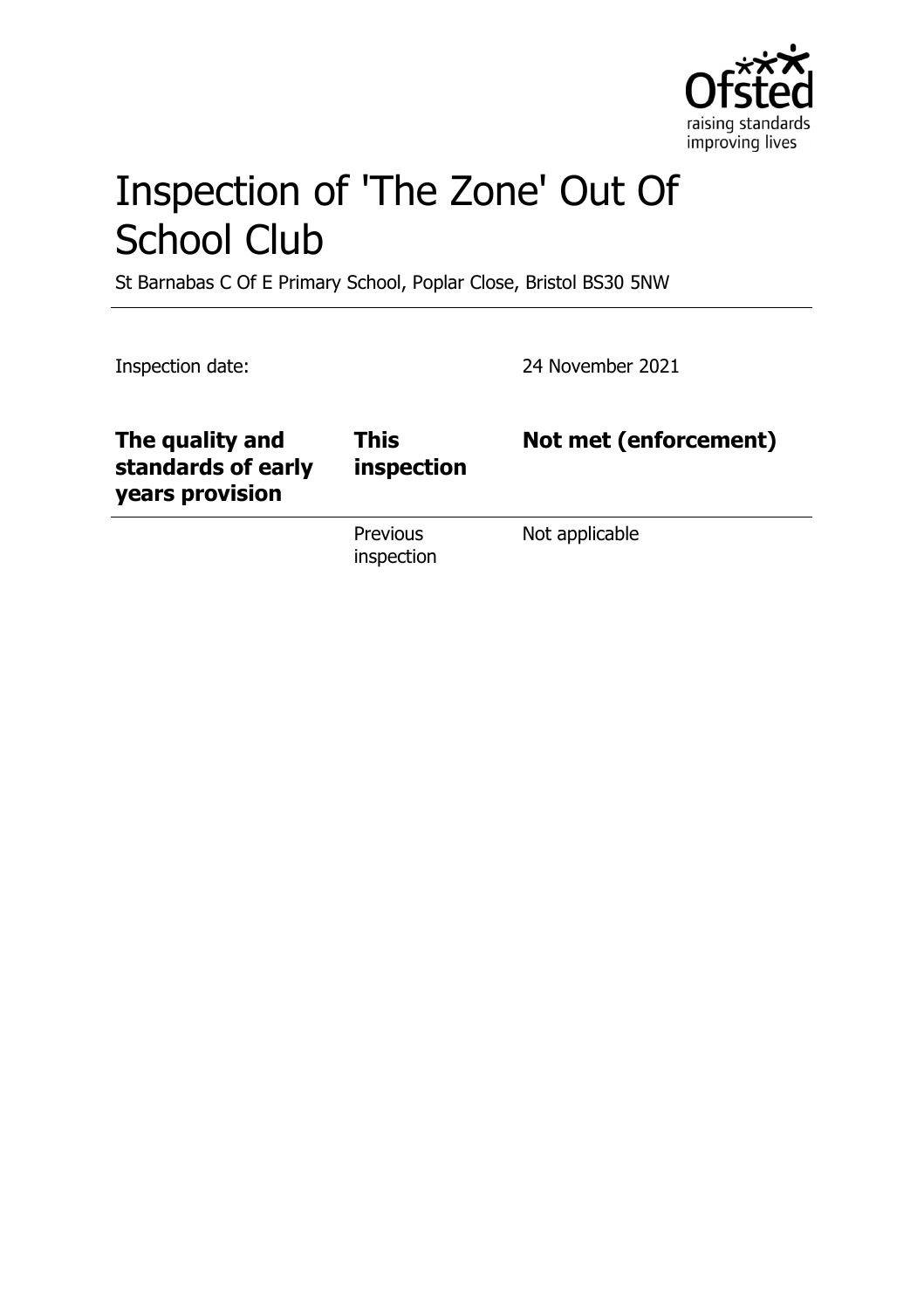

# **What is it like to attend this early years setting?**

#### **This provision does not meet requirements**

There are significant weaknesses in the management of the setting, which has an impact on the safety of children. This is particularly in relation to safeguarding procedures, risk assessments and safer recruitment procedures.

Children enjoy their time at the club. They are greeted by friendly, welcoming staff and arrive happily. At the beginning of the session, children talk openly with the staff and other children about their day. Staff ask children questions to find out about their day and how they are feeling.

Children have plenty of opportunities to be active and engage in a variety of physical activities outdoors, such as riding scooters and playing football. Children behave well. They respond positively to staff when they are given guidance. For example, children help to tidy up at the end of the session. Children play cooperatively together and happily share and take turns with each other.

Due to the COVID-19 pandemic, the management team have had to adapt the way they communicate with teachers at the host school. They arrange meetings through video call to ensure that they successfully share information about children's development.

#### **What does the early years setting do well and what does it need to do better?**

- $\blacksquare$  Although staff have an awareness of safeguarding procedures, the management team have failed to apply these in practise and do not follow the correct procedures for reporting concerns about a child. This puts children at significant risk of harm.
- While staff do complete risk assessments these are not effective, because not all risks are identified by staff. In particular staff do not ensure that the perimeter fence around the outdoor area is secure. This resulted in a child leaving the premises unaccompanied by climbing underneath a fence.
- $\blacksquare$  The management team have not ensured that the procedures for safer recruitment are consistently followed. For example, references from previous employers have not been secured for staff. This does not ensure that staff are suitable for their roles.
- $\blacksquare$  The management team failed to notify Ofsted of a significant event, which demonstrates a lack of understanding of their roles and responsibilities.
- Staff have a good understanding of children's interests and use this information to plan activities that children enjoy. For example, recently children have shown a keen interest in being creative. They independently access a range of resources and confidently use scissors, glue and tape to make their own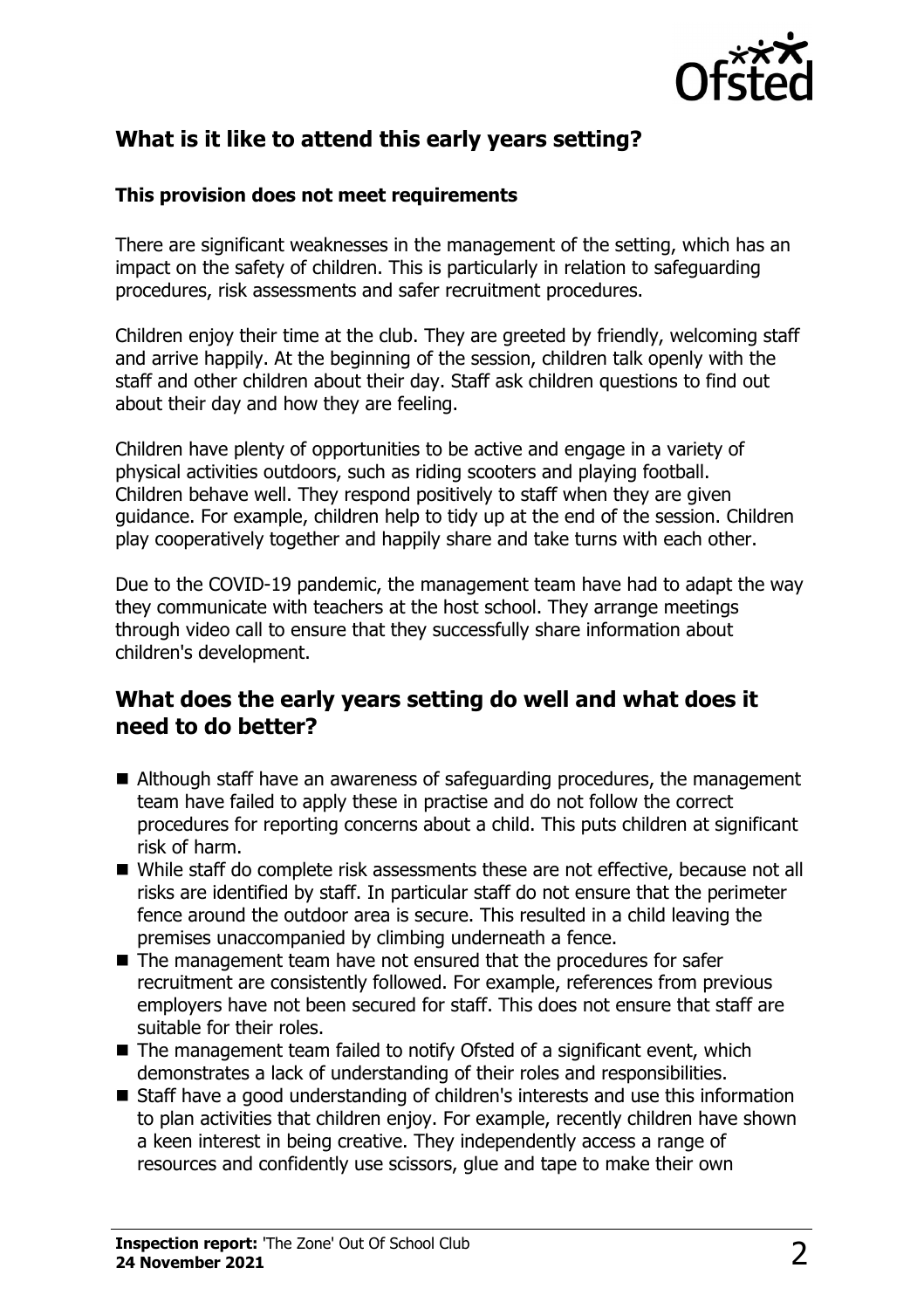

creations. Staff encourage children to problem solve and work out how they can secure lollipop sticks together as they make Christmas tree decorations.

- $\blacksquare$  Parents speak positively of the club and comment that staff know their children well. Staff make parents aware of what their children are doing at the club through verbal feedback at the end of the session and through emails.
- $\blacksquare$  The management team have regular supervision meetings with staff to monitor their performance. Staff have access to regular training. Recent training has supported staff to ensure that they are inclusive of all children's needs. For example, staff now reflect daily on the activities they offer and ensure that they can be adapted to support children's different needs.
- Children with special educational needs and/or disabilities (SEND) are supported well by staff. Staff work closely with teachers from the host school and children's parents to ensure that children with SEND have appropriate support for their specific needs.

## **Safeguarding**

The arrangements for safeguarding are not effective.

Staff have a secure understanding of the possible signs of abuse and are aware of the correct action to take if an allegation is made about a colleague. However, the management team does not act upon all potential safeguarding concerns effectively. Some areas that children have access to outdoors are not properly risk assessed to keep them safe. The provider does not consistently follow effective and robust recruitment procedures to ensure that staff are suitable for their roles.

## **What does the setting need to do to improve?**

**The provision is not meeting requirements and Ofsted intends to take enforcement action.**

#### **We will issue a Welfare Requirements Notice requiring the provider to:**

|                                                                                                                             | Due date   |
|-----------------------------------------------------------------------------------------------------------------------------|------------|
| ensure all concerns about children's<br>welfare are referred to the relevant<br>safeguarding agencies in a timely<br>manner | 15/12/2021 |
| improve risk assessment procedures to<br>ensure that all areas of the premises are<br>safe for children                     | 15/12/2021 |
| follow robust recruitment processes to<br>ensure all staff are suitable to work with<br>children.                           | 15/12/2021 |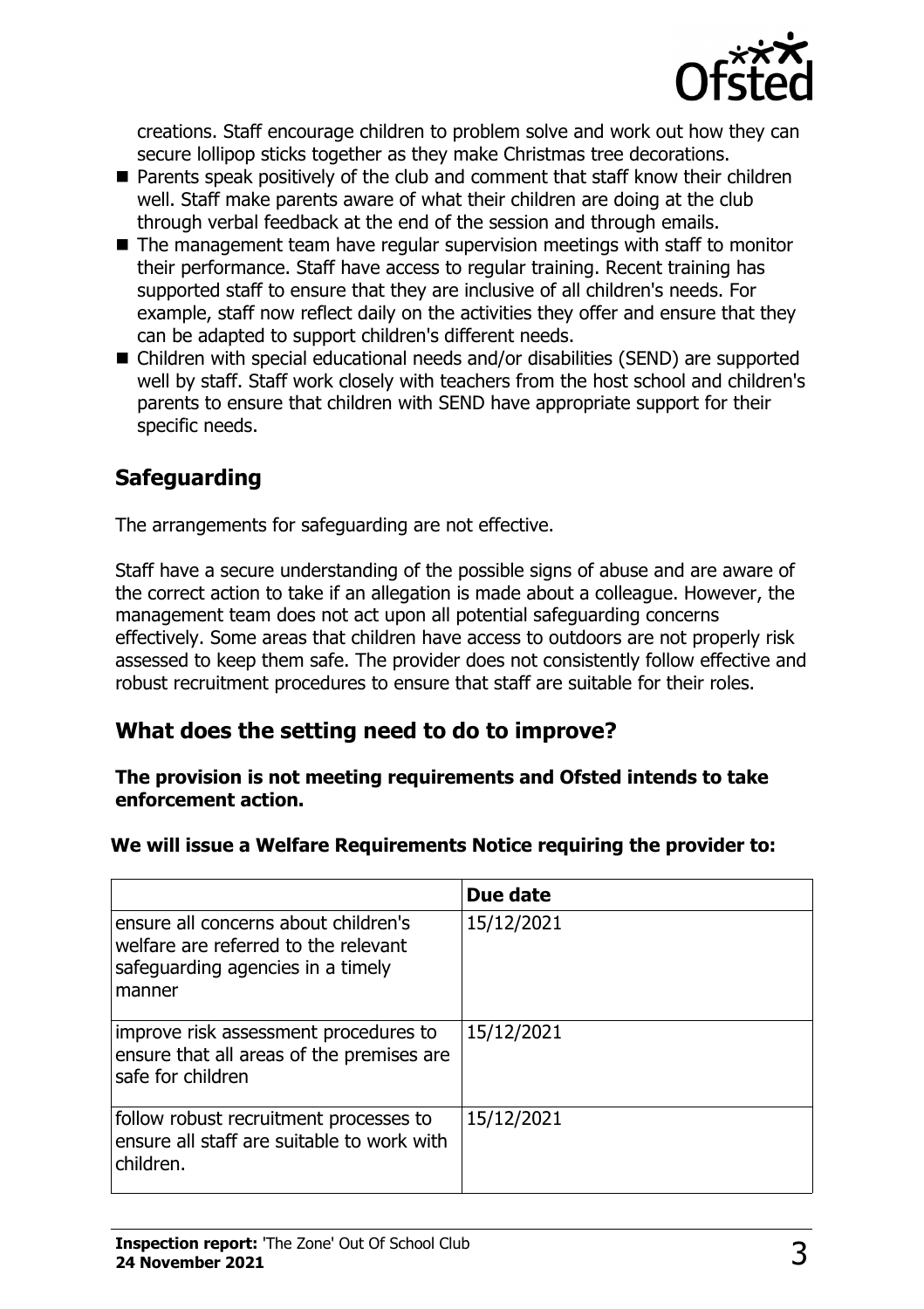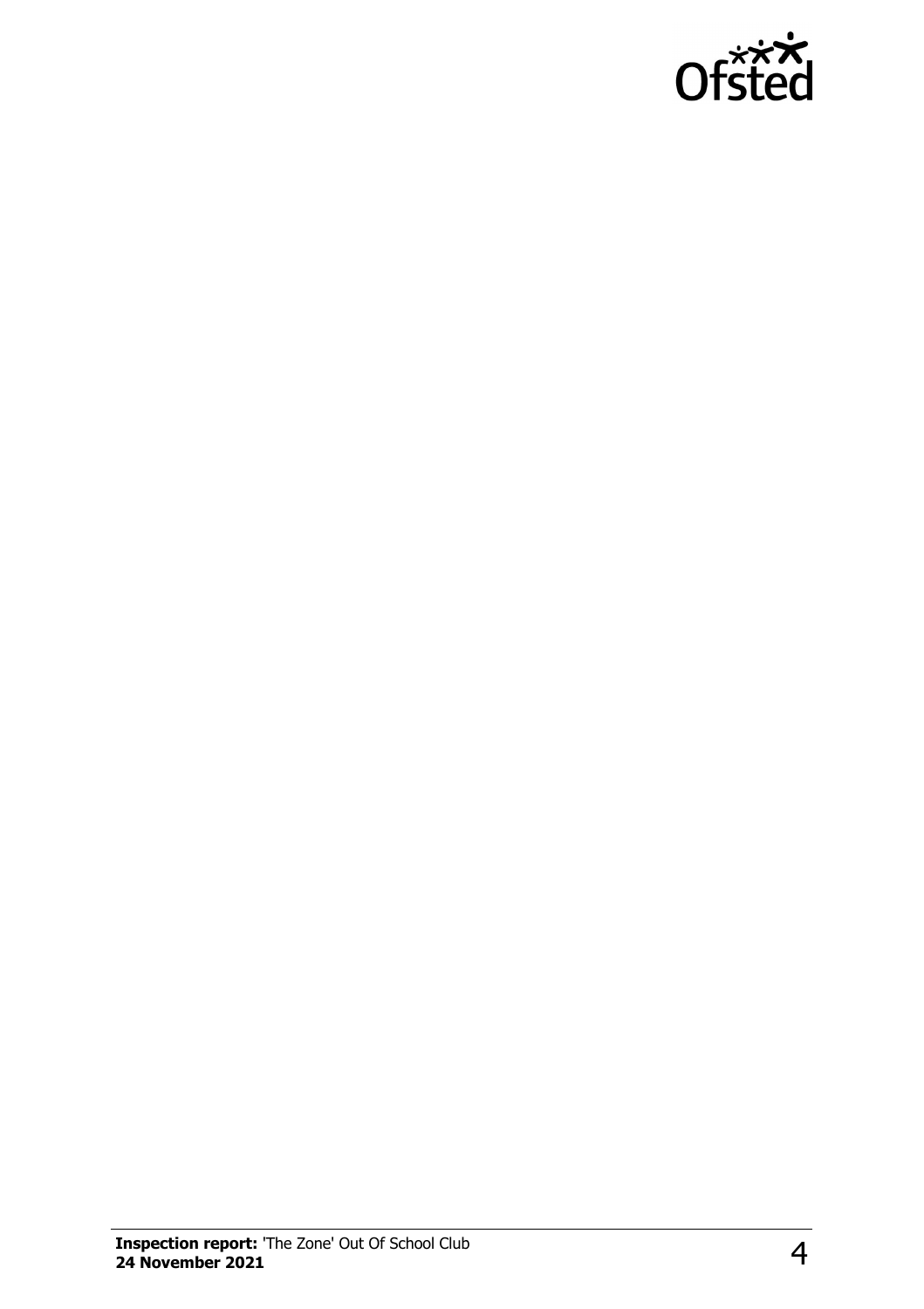

| <b>Setting details</b>                         |                                                                                      |
|------------------------------------------------|--------------------------------------------------------------------------------------|
| Unique reference number                        | EY548974                                                                             |
| <b>Local authority</b>                         | South Gloucestershire                                                                |
| <b>Inspection number</b>                       | 10190060                                                                             |
| <b>Type of provision</b>                       | Childcare on non-domestic premises                                                   |
| <b>Registers</b>                               | Early Years Register, Compulsory Childcare<br>Register, Voluntary Childcare Register |
| Day care type                                  | Out-of-school day care                                                               |
| Age range of children at time of<br>inspection | 3 to 10                                                                              |
| <b>Total number of places</b>                  | 32                                                                                   |
| Number of children on roll                     | 43                                                                                   |
| Name of registered person                      | The Zone Out Of School Club Partnership                                              |
| Registered person unique<br>reference number   | RP548973                                                                             |
| <b>Telephone number</b>                        | 01454 862233                                                                         |
| Date of previous inspection                    | Not applicable                                                                       |

## **Information about this early years setting**

'The Zone' Out Of School Club registered in 2017. They are based at St Barnabas C of E Primary School in Warmley, South Gloucestershire. The out-of-school club is open Monday to Friday during term time between the hours of 3.30pm to 6pm. They are open during the school holidays, Monday to Thursday, from 8.30am to 5.30pm. There are four staff members, three have a level 3 qualification and one staff member is unqualified.

## **Information about this inspection**

**Inspector** Kelly Sunderland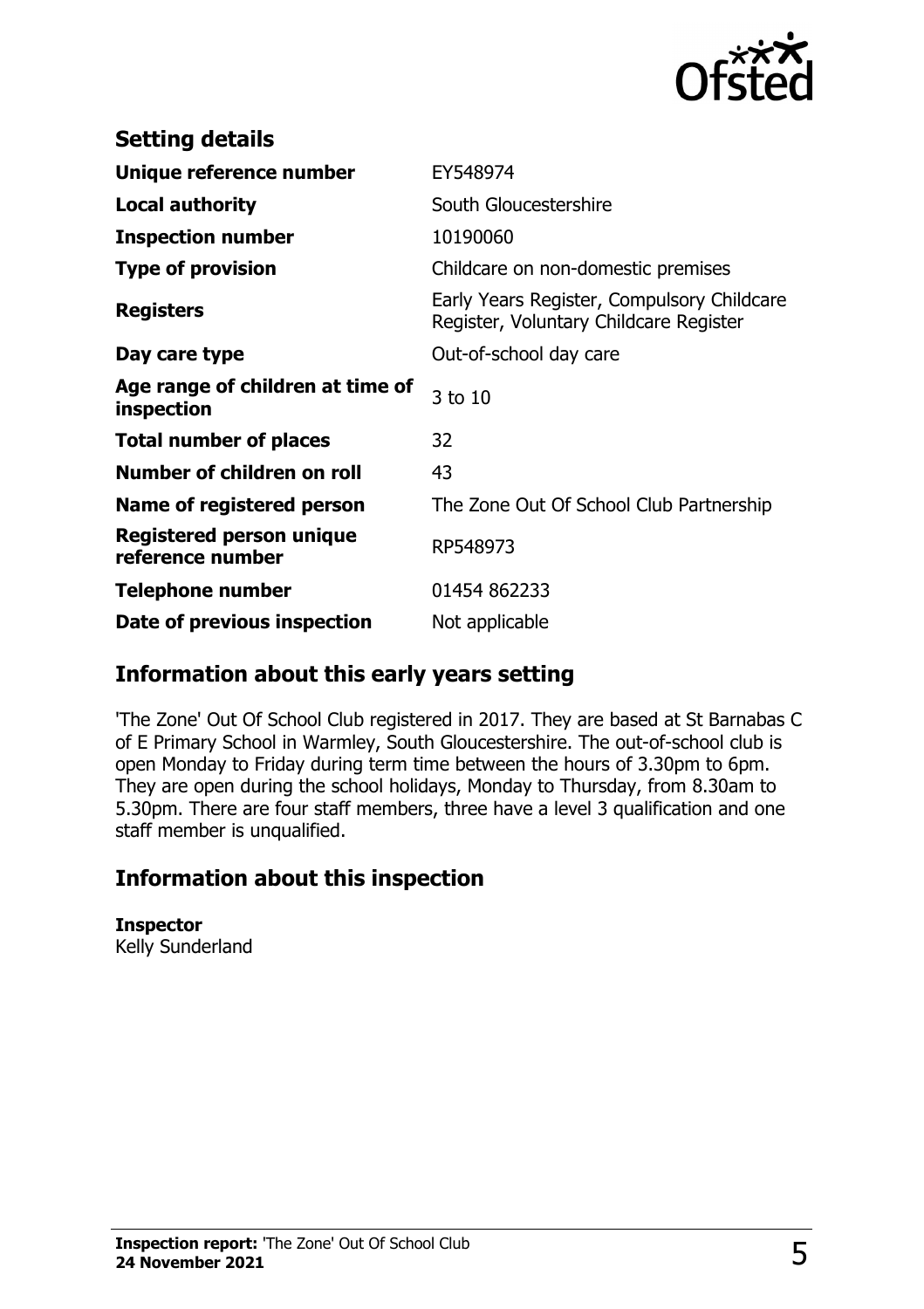

#### **Inspection activities**

- $\blacksquare$  This was the first routine inspection the setting received since the COVID-19 pandemic began. The inspector discussed the impact of the pandemic with the setting and has taken that into account in their evaluation of the setting.
- The inspector spoke with the management team, staff and children at appropriate times throughout the inspection.
- The inspector looked at relevant documentation, such as the setting's safeguarding procedures and evidence of the suitability of staff working at the club.
- The inspector observed children's interaction with staff and their engagement in a range of play activities indoors and outside.
- $\blacksquare$  Parents shared their views of the club with the inspector through talking with her and through written feedback.

We carried out this inspection under sections 49 and 50 of the Childcare Act 2006 on the quality and standards of provision that is registered on the Early Years Register. The registered person must ensure that this provision complies with the statutory framework for children's learning, development and care, known as the early years foundation stage.

If you are not happy with the inspection or the report, you can [complain to Ofsted](http://www.gov.uk/complain-ofsted-report).